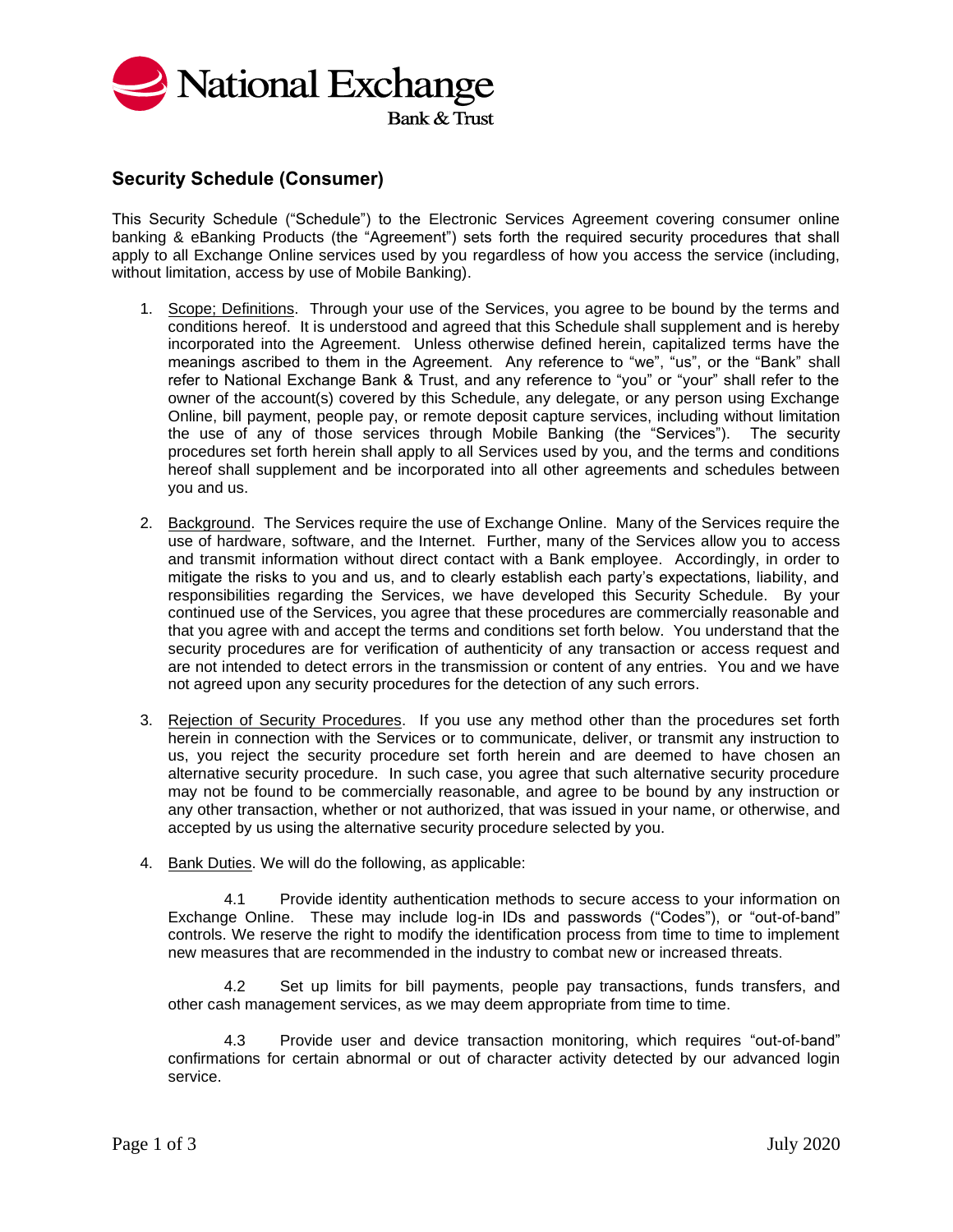4.4 Publish minimum Fraud prevention tools for online banking security on our website at www.nebat.com. We will also offer client education and awareness information pertaining to the prevention of security breaches of online banking.

5. Customer Duties. You will do the following, as applicable:

5.1 Investigate, implement, and maintain adequate online banking security practices and procedures related to access to and use of Exchange Online.

5.2 Set up, maintain and regularly review security arrangements concerning access to, and use of, Exchange Online and the Services. This includes, but is not limited to, a device, computer or computer network owned, controlled or used by you; the control of your Internet access services; and the control of your Codes.

5.3 Install, update, maintain and properly use standard security products that are appropriate for you, such as the following, without limitation:

5.3.1 Firewall to prevent unauthorized access.

5.3.2 Anti-virus protection to prevent your personal computers from being victimized by the latest viruses and other destructive or disruptive components.

5.3.3 Anti-spyware protection to prevent spyware from providing potential tracking information about your Web activities.

5.3.4 A product that indicates the Web site you are on, or an Internet browser that indicates the site name.

5.4 Install, update, maintain and properly use standard operating systems and desktop applications with the latest patches when they are available, particularly when and if they apply to a known exploitable vulnerability. We require your browser to be, at a minimum, a fully SSL-compliant, 128 bit encrypted browser.

5.5 Follow these minimum general safety guidelines:

5.5.1 Never walk away from your computer while logged on to Exchange Online.

5.5.2 Check your account balances and activity regularly and report any suspicious activity immediately by calling 877-921-7700.

5.5.3 Memorize your Codes, change them regularly (or upon our request), and never use any "save password" feature available on your computer or software. Use unique codes on Exchange OnLine that are not duplicated across other sites that require Codes.

5.5.4 Never disclose your Codes to any other person, and take all reasonable actions to maintain their confidentiality. If someone identifies himself as one of our employees and asks for your Codes, that person is an imposter.

5.5.5 Choose Codes that are not easy to guess. Passwords must comply with our minimum requirements.

5.5.6 Read and stay abreast of the fraud prevention information as published on our website. From time to time, this information may be updated.